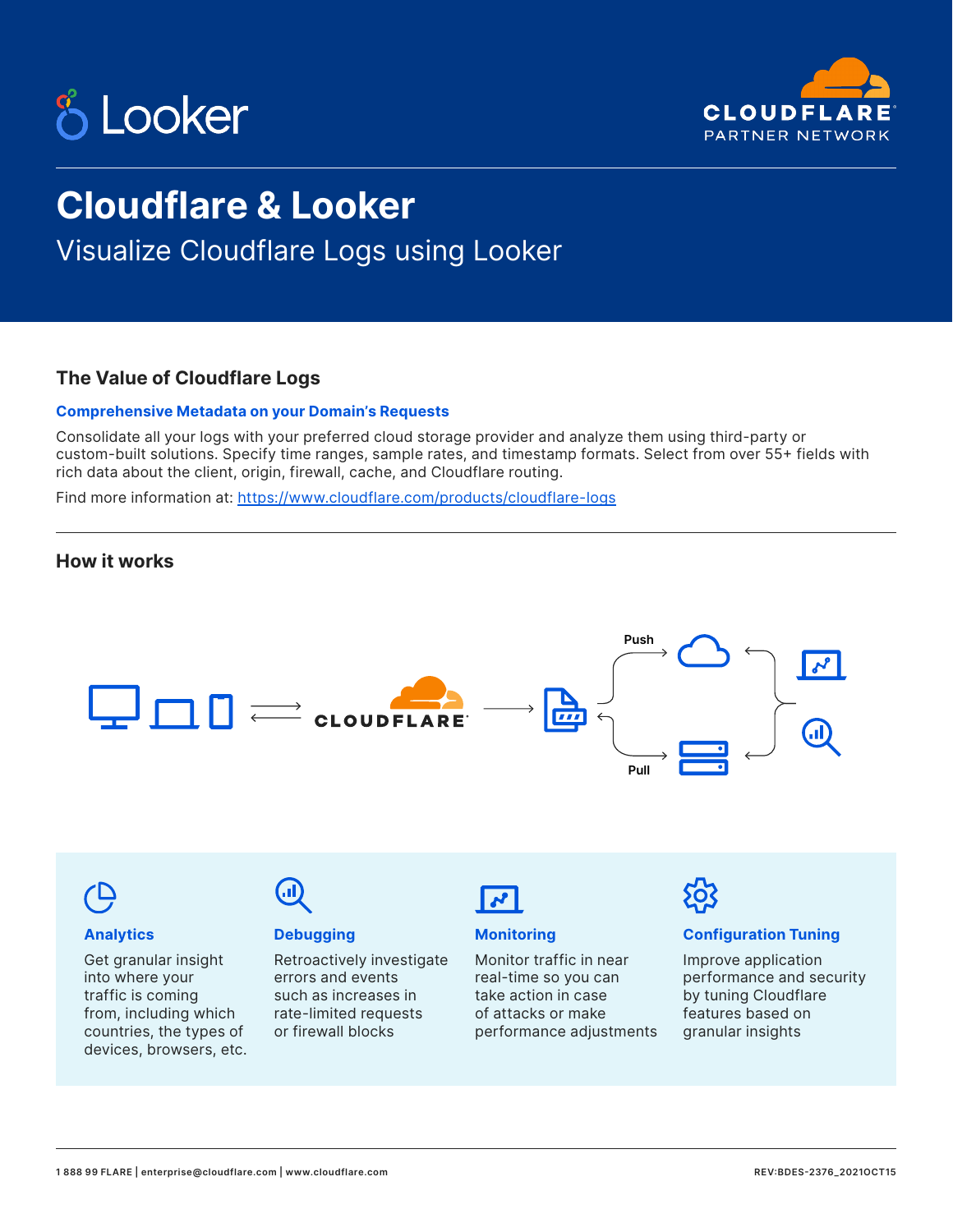# **& Looker**



#### **Visualize Cloudflare Logs using Looker**

#### **Looker Makes it Easy to Visualize your Cloudflare Logs**

We have partnered with Looker, an analytics and business intelligence platform, to make visualizing Cloudflare logs easy and help you understand events and trends from your websites and applications on the Cloudflare network.

The Cloudflare Block is available in Looker's Block directory, and includes pre-built dashboards and filters you can use for analytics, debugging, and monitoring.

Find more information on Looker's website at: [https://bit.ly/2XpWL8a](https://bit.ly/2XpWL8a
)





#### **Cloudflare Dashboard**

Use pre-built dashboards for advanced analytics or customize your own

#### **Combine Data Sources**

Combine Cloudflare logs with other data sources, such as your origin server logs, for better end-to-end visibility



#### **Monitoring and Alerting**

Use Looker's monitoring and alerting features to alert you on events you define





#### **Step 1**

Call your Customer Success Manager to enable Cloudflare Logs for your domain



#### **Step 2**

Push or pull your logs to your preferred cloud storage provider



#### **Step 3**

Load data into one of Looker's 35+ supported databases

### **& Looker**

#### **Step 4**

Connect Looker to your database and install the Cloudflare Block